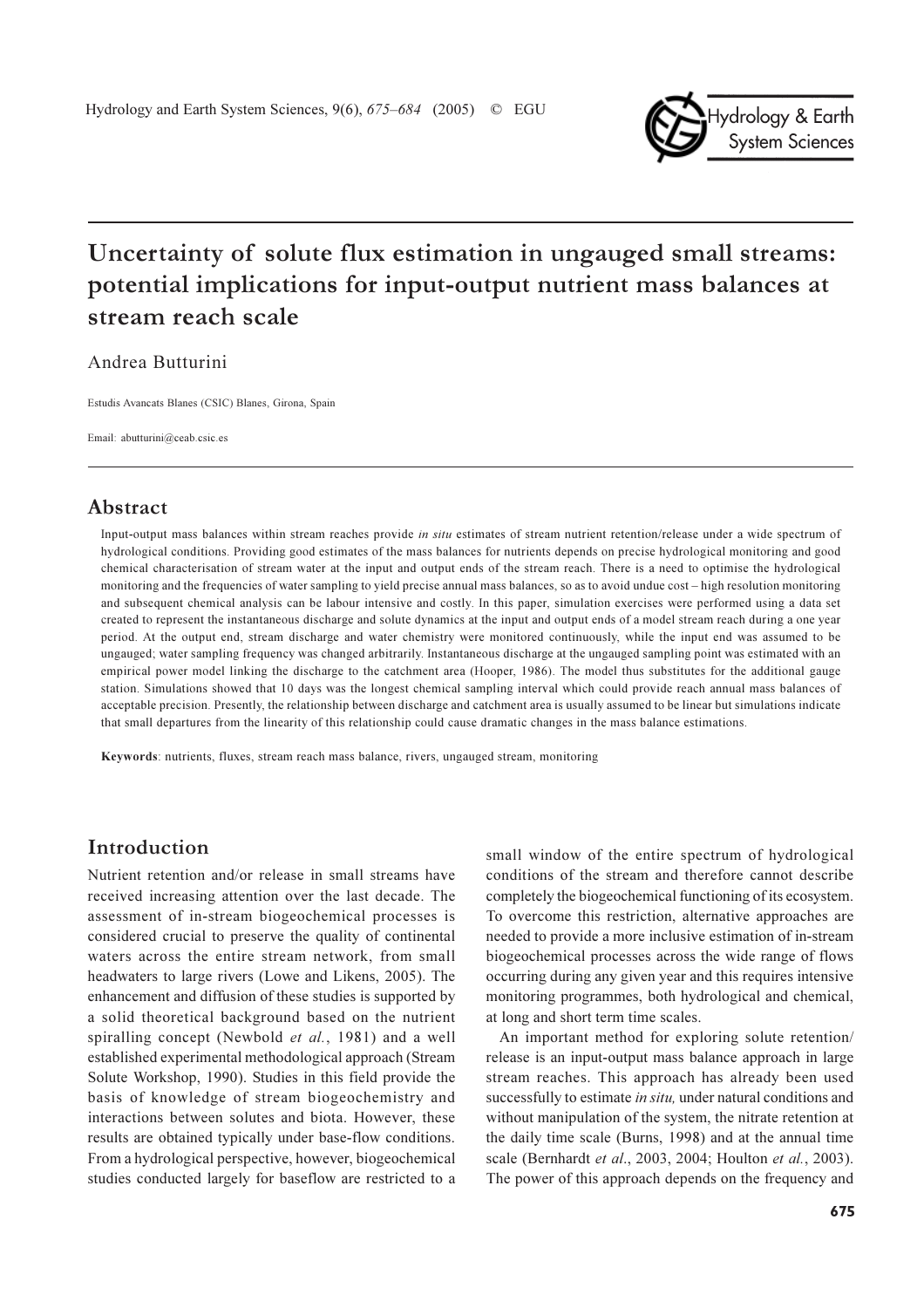strategy of the sampling programme and on the accurate estimation of the hydrological parameters; the hydrological monitoring and chemical sampling have to be carried out at two sites, i.e. the two ends of the stream reach. Therefore, when precise mass balance estimates are needed at the daily scale (*i.e.* day–night changes, or changes during storm events) or at a seasonal or annual scale, the hydrological monitoring and chemical sampling effort must be doubled and two fully equipped hydrological and water sampling stations are necessary. As field automatic samplers have become relatively affordable, detailed long-term monitoring studies have multiplied. However, water samples for nutrient analyses collected with these automatic samplers cannot be stored in the field for long periods. This demands continuous field work, constant maintenance of field equipment and rapid response chemical analysis and raises two important issues:

- To what extent is the estimated mass balance sensitive  $\bullet$ to relatively small changes in the hydrological and chemical parameters used for the mass balance estimation?
- How can the sampling effort be reduced by varying at  $\bullet$ one end of the stream reach, the frequency of water sampling, without an undue increase of the uncertainty associated with the estimation of the annual solute fluxes and, thus, of mass balances?

Here, these questions are explored by performing a series of simulations based on a data set obtained for a hypothetical catchment in an arbitrary drainage area.

#### Methods

Two sampling points were selected in this hypothetical stream to consider the input and output ends of the experimental stream reach. The output end drained the entire catchment while the input end drained only a portion of it. For this study, it is assumed that, at the output end, both the stream discharge and the water chemistry were monitored continuously to obtain high-resolution data about discharge and solutes. From these data, reference solute flux estimates considered 'exact' were obtained. At the input end, the instantaneous discharge was estimated with a log-log empirical model relating discharge to the catchment area. The frequency of water sampling was changed arbitrarily. This empirical model was used to estimate water fluxes at different points of a stream by using only one gauging station, thereby optimising the equipment setting and economic resources (a situation which is common within field studies — only one gauging site within a given river).

This model was proposed by Hooper et al. (1986) for a small catchment in humid regions and then used by Lawrence and Driscoll (1990) in other similar catchments.

# The stream discharge and solute dynamics

The annual discharge regime in the experimental catchment was generated for the output end of the study reach using the INCA model (Whitehead et al., 1998). Daily data were obtained and the discharge regime ranged between 0.1 and 200 l s<sup>-1</sup>. Several storm events of different magnitude were distributed within the sampling period to generate two high base-flow periods separated by a drier period with low discharge in the middle of the series (Fig. 1a).

Similarly, the solute daily series was generated assuming a positive log-log relationship between solute concentration and discharge (Moosmann et al., 2005) (Fig. 1b). This has been widely observed for nitrate, dissolved organic carbon (DOC) and phosphate (Butturini et al., 2005; Moosmann et al., 2005). This relationship is caused by the mobilisation during rains of reactive solutes stored in forest and riparian top soils (Sickman et al., 2003; McGlynn and McDonnell, 2003). To avoid creating a perfect, unrealistic log-log relationship, a random noise  $(\psi)$  parameter was introduced in the formula (Fig. 1c):

$$
C_{O(t)} = \phi Q_{O(t)}^{\varepsilon} \pm \psi(Q_{O(t)})
$$
\n(1)

where  $C_{00}$  and  $Q_{00}$  are the instantaneous solute concentration and the discharge at the output end of the stream reach, and coefficients  $\phi$  and  $\varepsilon$  are empirical parameters. The subscript t denotes that  $C_0$  and  $Q_0$  are functions of time. In this study,  $\phi = 1$  and  $\varepsilon = 0.3$  and the magnitude of the random noise parameter  $\psi$  is directly proportional to discharge. Concentration values were standardised to values between 0 and 100.

In this study, it is assumed that the input end of the study reach drained 40% of the total catchment area. According to Lawrence and Driscoll, 1990, in small catchments, the instantaneous discharge at the upstream sampling point can be approximated by an empirical relationship proposed by Hooper (1986):

$$
Q_{I(t)} = \alpha Q_{O(t)}^{\gamma} \tag{2}
$$

For this equation,  $\alpha$  is the proportion of the catchment drained through the input end of the stream reach ( $\alpha$  = 0.4 in this case) and  $\gamma$  is an exponential fitting parameter.

For the situation where the temporal dynamics of solute concentrations at the input end of the stream reach  $(C_{\mu\nu})$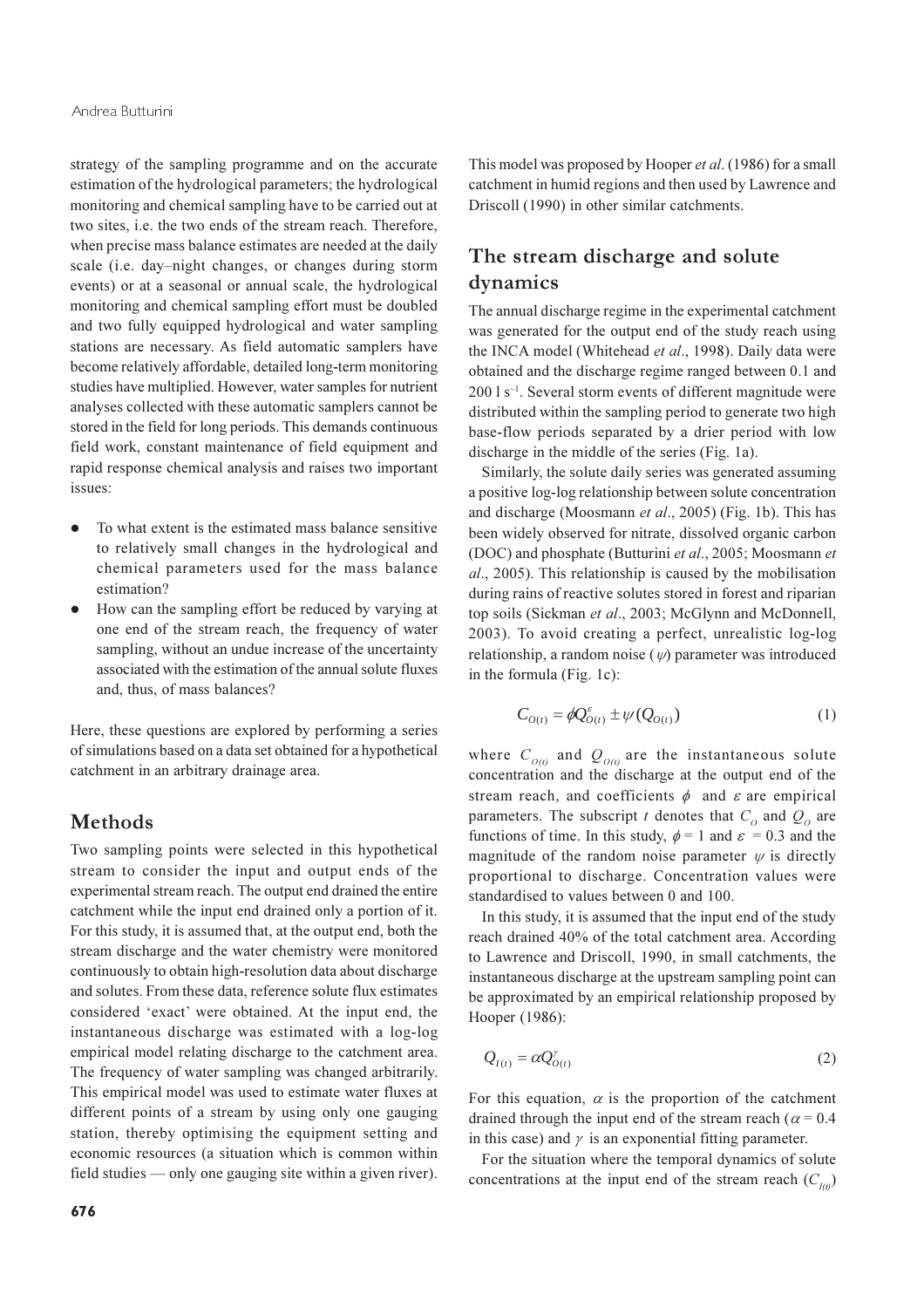

Fig. 1. Example data set used in the analyses. Panel a shows the temporal dynamics of discharge. Panel b shows those of solute concentration (estimated from Eqn. 1) at the output end of the stream reach. Panel c is a scatter plot of discharge vs. concentration.

were identical with those observed at the output end and the absolute concentration values at the output end were increased by a factor of  $\beta$ , then

$$
C_{I(t)} = \beta C_{O(t)} \tag{3}
$$

For this situation,  $\beta$  is higher than  $1/\alpha$ .

## Stream reach mass balance model

In this study, the mass  $(M)$  of a solute is estimated over an annual time interval by the equation:

$$
M_{P} = \sum_{t=1}^{300} (Q_{P(t)} C_{P(t)})
$$
\n(4)

For this equation,  $Q_{p(t)}$  and  $C_{p(t)}$  are the instantaneous (daily) discharges and concentrations at the input (I) and output (O) sampling points and groundwater (G). The annual solute mass balance in the experimental stream reach was estimated according to the equation:

$$
M_{\alpha} = M_{I} + M_{G} + \delta \tag{5}
$$

Here,  $\delta$  is the annual absolute mass balance in the stream reach and, the relative annual mass balance  $(n)$  is:

$$
\eta = \frac{Input}{Output} = \frac{M_I + M_G}{M_O}
$$
\n(6)

From Eqn. 6, the relative retention/release of solutes in the stream reach is:

$$
\ln(\eta) = \begin{cases}\n\text{solute retention} & \text{if } > 0 \\
\text{nil retention} & \text{if } = 0 \\
\text{solute release} & \text{if } < 0\n\end{cases}
$$
\n(7)

Incorporating Eqns. 2 and 3 into Eqns. 4 and 5 and assuming that the differences in stream water flow between the input and output sites of the experimental stream reach were due exclusively to groundwater discharge (i.e.  $Q_{G0} = Q_{O0}$  $Q_{I(t)}$ ), then,

$$
M_{I} = \alpha \beta \sum_{i=1}^{365} (Q_{O(i)}^{\gamma} C_{O(i)})
$$
\n(8)

$$
M_{G} = \sum_{t=1}^{\infty} (Q_{O(t)} - \alpha Q_{O(t)}^{y} C)_{G(t)}
$$
(9)

The relative solute balance  $\eta$  depends on the value of the exponent  $\gamma$ , the ratios  $\beta$  and  $C_{G(\theta)}$ 

## Simulation exercises

Simulation exercises were organised into two subsets. The first subset explores the sensitivity of the annual mass balance  $\eta$  to changes of the hydrological ( $\gamma$ ) and chemical ( $\beta$ ).  $C_{\mathcal{G}(t)}$ ,  $C_{\mathcal{O}(t)}$  parameters. The second subset is focused on the monitoring effort, and explores the impact of sampling frequency at the two ends of the stream reach on the annual mass balance.

At the stream reach ends, discharge and solute concentration were assumed to be measured continuously (daily)  $(1/\sqrt{=}1 \ d)$  and the estimated annual solute mass represents the 'exact' solute mass. At the input end, the discharge was estimated by using Eqn. 2. According to Lawrence and Driscoll (1990), the values of  $\gamma$  in small humid catchments are close to 1 but never exactly 1. These authors report that the approach to unity of  $\gamma$  depends on the area drained, ranging between 0.8 and 0.99 at sites draining 5.6% to 63.2% of a small catchment. To evaluate the sensitivity of the mass balance to small departures from 1 of the  $\gamma$ parameter, simulations were performed varying the value of  $\gamma$  from 0.9 to 1 while increasing the ratio  $\beta$  from 2.5 to 7. This ratio describes the difference between input and output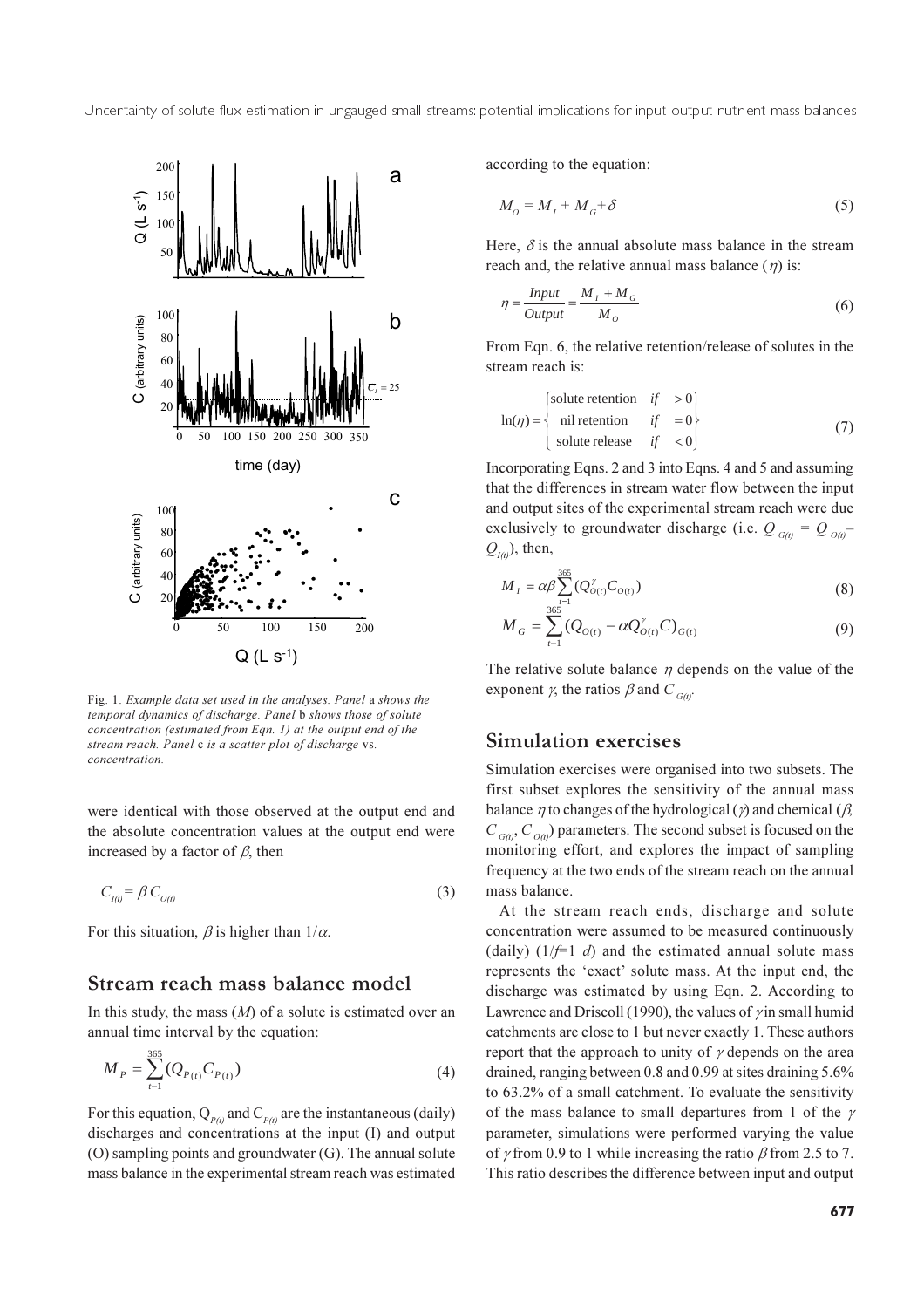ends of solute concentrations (Eqn. 3). In this exercise, the contribution of groundwater to the solute flux is assumed negligible, therefore  $C_{G(t)} = 0$  and, from Eqn. 6,

$$
\eta = \frac{Input}{Output} = \frac{M_I}{M_O}
$$
\n(10)

Thus, the solute balance depends uniquely on the values of  $\gamma$  and  $\beta$ . Decreasing the exponent  $\gamma$  led to an increase in the contribution of the groundwater flux to the total water flux (Eqn. 9). Therefore, if the assumption that  $C_{.60} = 0$  is violated, the entire solute mass balance changes. To assess the relevance of solute concentration in groundwater  $(C_{\text{G0}})$ and of the exponent  $\gamma$  on the relative mass balance  $\eta$ , simulations were performed varying  $\gamma$  from 0.9 to 1 and increasing the concentration  $C_{\text{GCD}}$  from 0 to 4 times the average solute concentration at the output reach end  $(\overline{C}_{O(t)} = 25$  arbitrary units ).

The impact of sampling effort on the accuracy of mass balance estimation at the reach scale was evaluated by varying the frequency  $(f)$  of measurements of solute concentration at the input  $(f_i)$  and output  $(f_o)$  ends of the reach. The optimal combination was assessed between the requirement to obtain a reasonably precise relative  $(\eta)$  or absolute ( $\delta$ ) mass balance and that of reducing the sampling effort. Four hypothetical scenarios were considered on the basis of changes in sampling frequency at the two ends of the reach and their effects on mass balance estimation. The first three scenarios explored how the relative mass balance  $(\eta)$  was altered when the sampling frequency at the input end was lower than at the ouput end (i.e.  $f_0$  >  $f_1$ ). The sampling frequency at the input end varied within a restricted range, while frequency at the output end was fixed. In the first scenario, water samples at the output end were collected at daily intervals, while at the input end the sampling frequency decreased from daily to monthly (Fig. 2). In the second scenario, the sampling frequency at the output end was weekly, while at the input end it gradually decreased from weekly to monthly. In the third scenario, the sampling frequency at the output end was bi-weekly, while at the input end it decreased from bi-weekly to monthly.

The fourth scenario explored how decreasing the sampling frequency affected the estimation of the absolute solute mass balance in the stream reach  $(\delta)$ . In this scenario, both the input and output ends were sampled with the same frequency, decreasing from daily to monthly. The absolute solute mass balance estimated with the data collected at sampling frequencies lower than daily (i.e.  $2 \le 1/\le 30$  days) was then standardised with respect to the  $\delta$  estimated using daily data  $(\delta_{(1)})$ .

In each scenario, the mass balance equation (Eqn. 10) was run simultaneously 1000 times. In each run,  $\gamma$  ranged



Fig. 2. Temporal dynamics of solute concentration at the output end  $(C_{\alpha\alpha})$  of the stream reach measured at daily intervals (gray solid line) and at the input end  $(C_{\text{tot}})$  measured at weekly (solid black line) and bi-weekly (dotted line) intervals. In this example,  $C_{10} = 3 C_{00}$ .

randomly between 0.95 and 1, while  $\beta$  ranged randomly between 2.5 and 5. Thus, the probability of obtaining a reasonably precise relative (or absolute) mass balance was estimated: i.e. differing by less than 20% ( $P_{\text{20\%}}$ ) compared to the 'exact' balance. In scenarios 1 to 3, the 'exact' relative balance  $(\eta_{(exact)})$  was that obtained when the sampling frequency was the same at the output and input ends  $(f<sub>o</sub>=f<sub>i</sub>)$ . In scenario 4, the exact absolute mass balance is that estimated with daily data  $\delta_{\alpha}$ .

When the sampling frequency was lower than daily, solute data at daily frequency were estimated using the weighted interpolation method (Alewell et al., 2004).

## **Results**

#### THE RELEVANCE OF THE HYDROLOGY AND OF THE CHEMICAL PARAMETERS

According to Eqns. 8 and 10, when  $\beta=1/\alpha$  and  $\gamma=1$ , the retention is nil (i.e.  $\ln(\eta)=0$ ) and the solute behaves as a conservative tracer. Figure 3 provides evidence that small variations of  $\gamma$  determine dramatic changes in the relative mass balance (i.e. in  $\ln(\eta)$ ). For instance, assuming  $\beta$ =5 (i.e. that the concentration at the input end is five times higher than at the output end), solute retention occurs when  $\gamma$ 0.952. Thus, when, for instance,  $\gamma=0.97$ , the stream reach retains 25% of the solute flux at the output end. However, a reduction of only 3% in  $\gamma$  gives rise to a negative mass balance, with weak solute release  $(21\%)$ . Although this example is an unusual case, it shows that, if the solute flux from groundwater is nil, only values of the exponent  $\gamma$  close to unity will lead to robust, unambiguous solute retention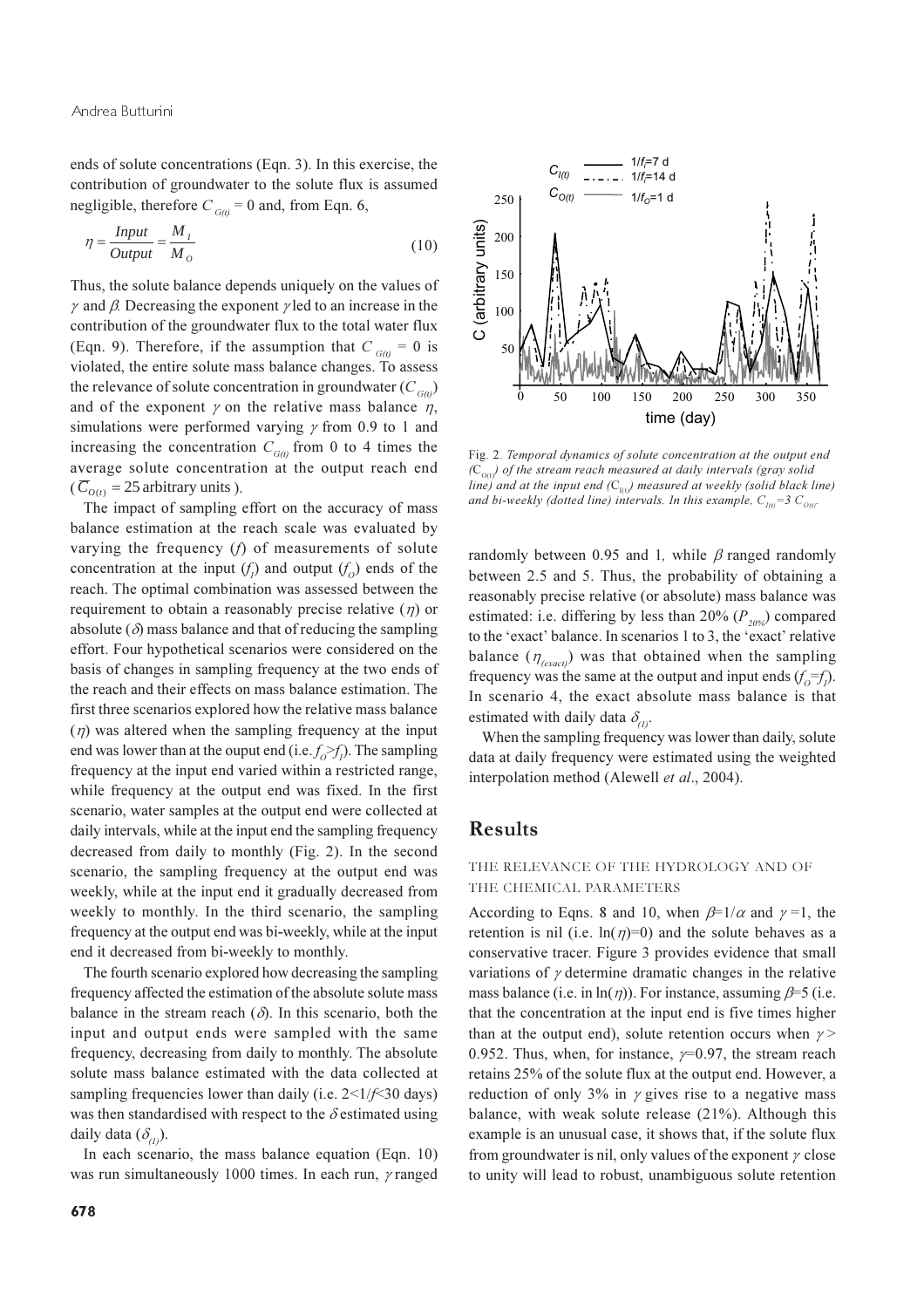

Fig. 3. Relationship between stream reach relative mass balance (n) and the hydrological parameter  $\gamma$  (Eqn. 2) for varyious values of  $\beta$ . The shaded area indicates negative balances (i.e. solute release predominates over retention, Eqn. 7).

in the stream reach. This condition becomes more restricted at lower values of  $\beta$  (Fig. 3). For instance, if  $\beta$ =3, solute retention occurs only when  $\gamma$  > 0.989.

Under more realistic conditions, the groundwater solute flux cannot be ignored. In this same example, when  $\beta=3$ , it is patent that when the groundwater solute concentration  $(C_{\alpha\alpha} > 0)$  increases, the relevance of the exponent  $\gamma$  in the solute mass balance gradually decreases: when  $C_{G(t)} \geq 2\overline{C}_{O(t)}$ , solute retention was clearly predominant, even at relatively low  $\beta$  values (Fig. 3). This example illustrates the importance of accurate estimation of both  $C_{\text{GCD}}$ and  $\gamma$ . For instance, if  $\beta$ =3 and  $\gamma$ =0.97, the solute mass balance shifts from weak release, if  $C_{G(t)} = 0.25\overline{C}_{O(t)}$ , to nil when  $C_{G(t)} = 0.5\overline{C}_{O(t)}$ , to solute retention when



Fig. 4. Relationship between stream reach relative mass balance (n) and the hydrological parameter  $\gamma$  (Eqn. 2) under different values of solute concentration in groundwater ( $C_{G(t)}$ , where,  $0 \leq C_{G(t)} \leq 4 \overline{C}_{O(t)}$ ). In these simulations,  $\beta = 3$ . The shaded area indicates negative balances (i.e. solute release predominates over retention, Eqn. 7).

 $C_{G(t)} = 1\overline{C}_{O(t)}$ . On the other hand, if  $\gamma = 0.94$ , the mass balance can change from strong release, for instance when  $C_{G(t)} = 0.25\overline{C}_{O(t)}$ , to no retention when  $C_{G(t)} = 1\overline{C}_{O(t)}$  (Fig. 4).

#### THE RELEVANCE OF THE WATER MEASUREMENT STRATEGY

Figure 5 shows an example of scenario 1 and illustrates the impact on the estimates of relative solute balance  $(\eta)$  of an increase in water sampling interval at the input end of the stream reach. It indicates that when  $f/f_{0} > 10$ , most estimates of relative solute balance depart by more than 20% from the exact balance.

The random simulations of scenarios  $1-3$  indicate that estimates of the relative mass balance approached the exact balance (i.e.  $0.8 \le \eta/\eta_{\text{(exact)}} \le 1.2$ ) with high probability (i.e.  $P_{\text{20\%}}$  > 55%) when water samples were collected daily at the output end, while, at the input end, samples were collected at least every 10 days (Fig. 6a). At lower sampling frequencies (i.e. scenarios 2 and 3, Figs. 6b and 6c, respectively), the probability of estimating a reasonably precise mass balance is strongly decreased (in most cases it was lower than 40%). Therefore, random simulations under scenarios 1 to 3 clearly advise avoiding the estimation of  $\eta$ when water measurements at one reach end are collected less frequently than at the other end. This is because the approximate relative balance could under- or over-estimate the retention (or release) in the stream reach and, therefore, provide unrealistic results. The results clearly indicate the need to estimate the relative mass balance using data only from dates when both ends had been sampled (i.e.  $1/f<sub>o</sub>=1/$  $f_i$ ). This condition is described in scenario 4. Figure 7 illustrates the impact on the absolute mass balance ( $\delta$ ) of decreases in the sampling frequency at both reach ends. This example shows that when sampling less frequently than every 10 days, most of the estimated  $\delta$  values will be at least 20% higher (or lower) than the exact  $\delta$  value  $(\delta_{\alpha})$ . The random simulations of scenario 4 show that the relative mass balance estimate  $(\eta)$  changes negligibly with decreases in water sampling frequency (i.e.  $\eta/\eta_{\text{(exact)}}$  is always ~1). However, there is a very high probability of obtaining a good absolute mass balance ( $P_{\text{2006}}$ >95%) when sampling is performed every 5 days or more frequently. This probability decreased to  $\sim$ 72% when water samples are collected every 5-10 days and oscillated widely between 70% and 2% with less frequent sampling (Fig. 8).

#### Discussion

Knighton (1998) contends that the power function is an extremely useful formulation for empirical hydrogeomorphological studies. For instance, the power function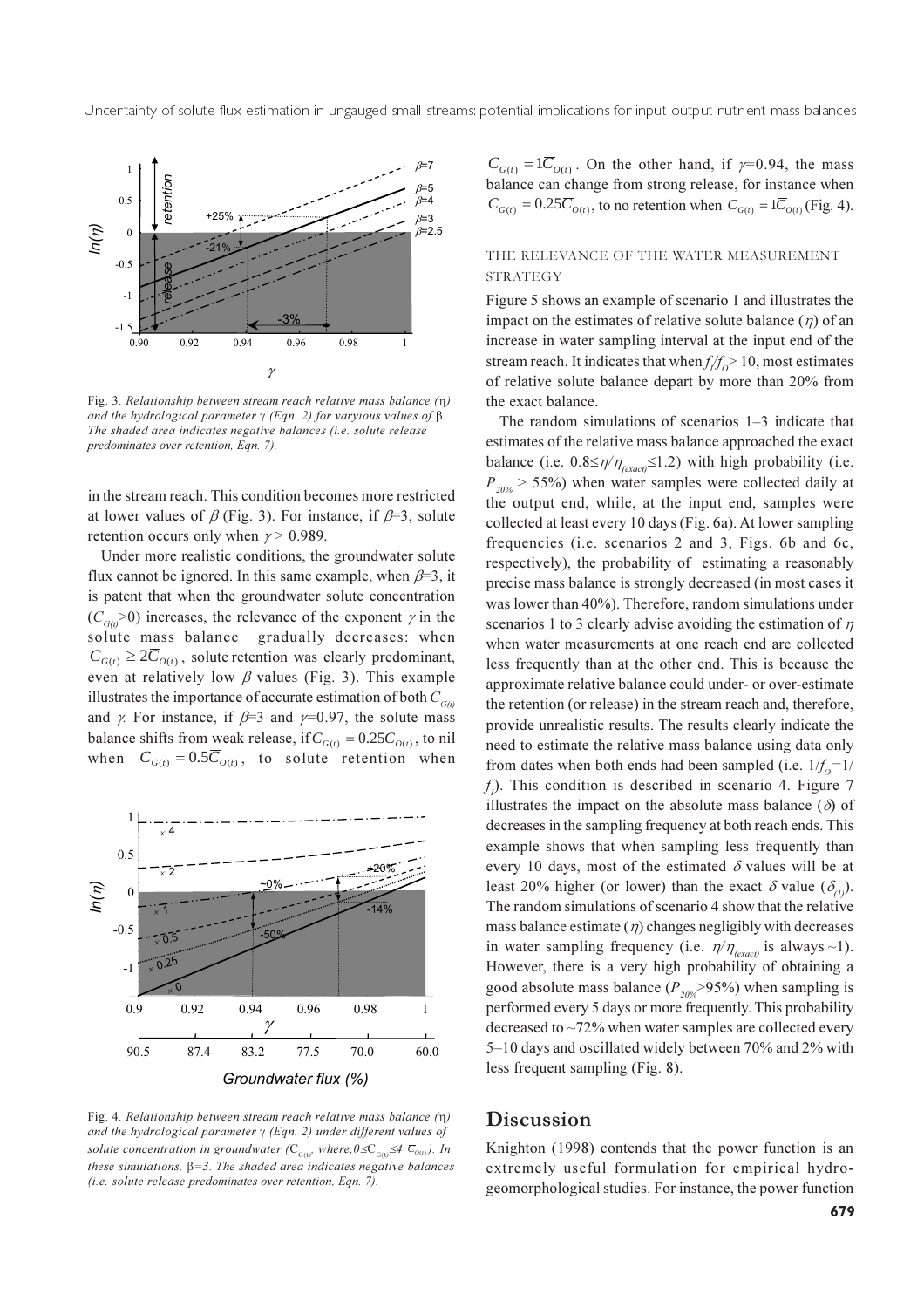

Fig. 5. Example of the impact of changes in sampling frequency at the input end of the stream reach (left plots) on the estimation of relative solute mass balance (right large plot). In this example,  $\alpha$ =0.4;  $\beta$ =3 and  $\gamma$ =1. The relative solute mass balances ( $\eta$ ) were standardised with *respect to the exact balance* ( $n_{\text{(exact)}}$ ). Open circles represent  $n_{\text{}}$  estimates which are 20% higher (or lower) than the exact balance  $n_{\text{(exact)}}$ 



fits reasonably well the relationships between stream discharge and channel morphology and current velocity (Leopold et al., 1964) and the relationships between the area of catchment and the length of the main channel within the catchment (Maritan et al., 1996). Similarly, Leopold et *al.* (1964) have reported that flood discharge  $(Q_f)$  is highly related to drain area  $(A)$ , following:

$$
Q_f A^b \tag{11}
$$

where  $b$  is an empirical exponent varying between 0.65 and 0.8, which approaches to 1 at mean annual flows in humid regions. Clearly, the model proposed by Leopold and colleagues (1964) fits data from large catchments and provides rough water fluxes which are grossly inaccurate for the present purposes. On the other hand, the empirical power model proposed by Hooper (1986) is designed from and for small catchments in humid regions, but it cannot be assumed applicable in all systems. Furthermore, in this model it is highly improbable that a unique value of the exponent  $\gamma$  in Eqn. 2 can describe, satisfactorily, the relationship between discharge and catchment area under

Fig. 6. Percentage of relative mass balances ( $\eta$ ) estimates which differ by less than 20% compared to the exact balance, as increasing the water sampling interval between the input and output ends. In panel a, the sampling frequency at the output end was set as daily (1/f<sub>o</sub>=1 day), while at the input end, the sampling frequency decreased from daily to monthly ( $1 \leq l/f_1 \leq 30$  d). In panel b:  $1/f_0 = 7$  days and  $7 \leq l/f_1 \leq 30$  days. In panel  $\bf{c}: 1/f_{\rm o}\text{=14 days and 14\leq\pounds1/f_{\rm i}\leq30 days.$  In these simulations, Eqn. 8 was run simultaneously 1000 times and the parameters  $\gamma$  and  $\beta$ *ranged randomly between 0.95 and 1, and between 2.5 and 5, respectively.*  $C_{\rm g}(t)$ =0.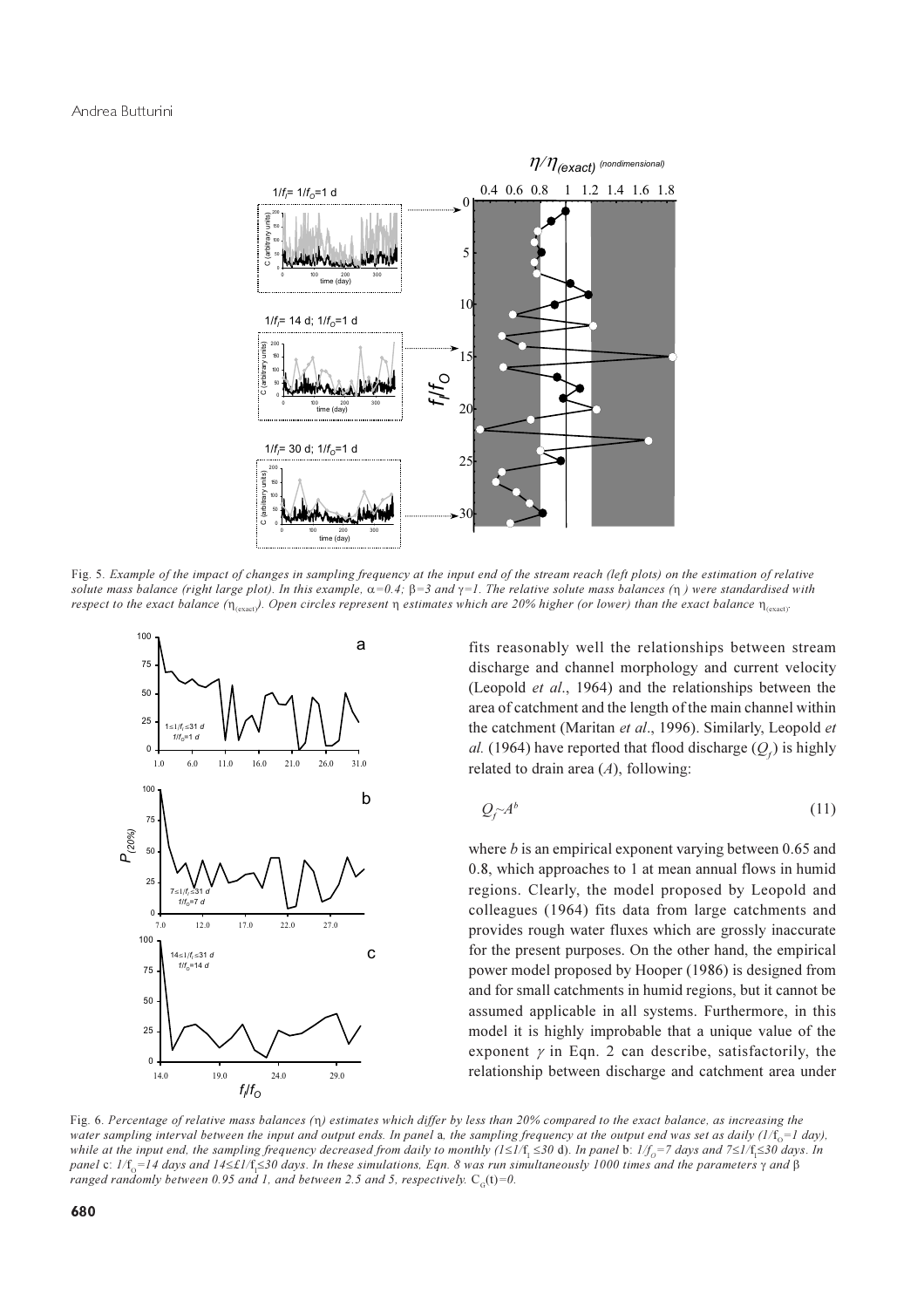

Fig. 7. Example of the influence of the sampling frequency (see left plots) on the estimation of the absolute solute mass balance (large right plot). In this example,  $\alpha=0.4$ ;  $\beta=3$  and  $\gamma=1$ . The absolute solute mass balances ( $\delta$ ) were standardised with respect to the exact balance ( $\delta_{(1)}$ ). Open circles represent estimates which are 20% higher (or lower) than the exact balance  $\delta_{(1)}$ 



Fig. 8. Percentage of absolute mass balances ( $\delta$ ) estimates which differ by less than 20% compared to the exact difference ( $\delta_{(1)}$ ), as the water  $\frac{1}{2}$  *sampling frequency is decreased at both reach ends. In these simulations,*  $\gamma$  *and*  $\beta$  *ranged randomly between 0.95 and 1, and between 2.5 and* 5, respectively, while  $C_{G(t)} = 0$ . The right axis shows the ratio of the relative mass balance  $\eta$  over the exact mass balance (i.e. obtained with daily *measurements*,  $η_{\text{exp}}$  (open circles).

the entire range of hydrological conditions occurring during a given year. Nevertheless, the description contained in these power models suggests that, when necessary to estimate solute fluxes in ungauged points, it may be pertinent to verify, accurately, the correlation existing between stream flows at different sampling points and under different hydrological conditions, rather than assume *a priori* that a simple linear relationship exists between discharge and catchment area (Bernhardt et al., 2003; Houlton et al., 2003). According to Lawrence and Driscoll (1990), the linear approximation can lead to errors due to spatial heterogeneity of precipitation, local topography or soil-vegetation properties and/or perturbations. The simulations provided in the study presented here for  $\gamma$  close to 1 show that relatively small departures from unity can cause dramatic changes in the mass balance estimation of the stream reach. Such changes may easily lead to the formulation of divergent conclusions about the magnitude of the in-stream processes.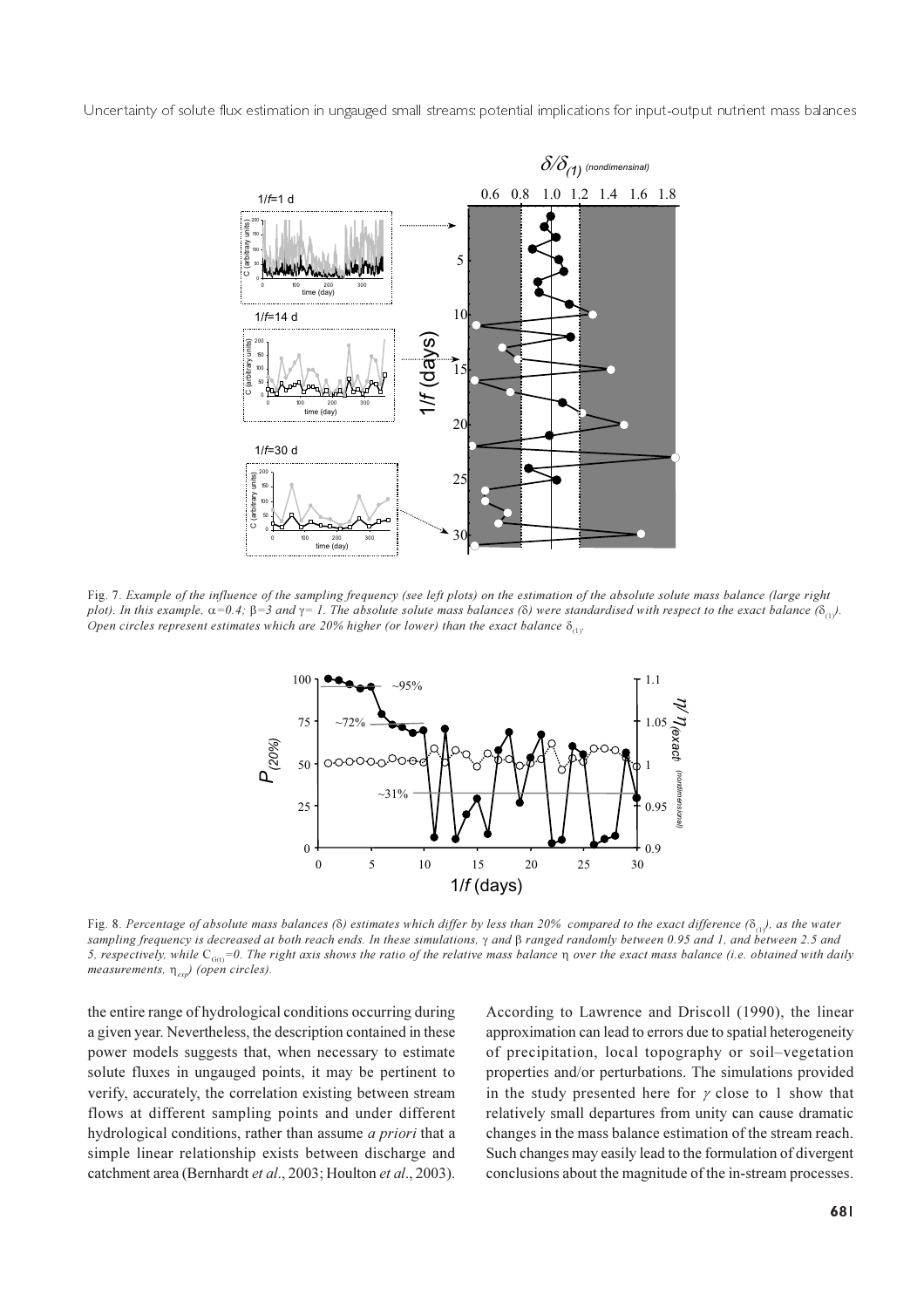The groundwater flow is the main water input in small and large catchments under base flow conditions. Equation 2 provides a tool for estimating the groundwater contribution to the total stream reach discharge. Accurate estimation of solute concentrations in groundwater is essential to estimating correctly the contribution of groundwater to the mass balance of the stream reach. Correct descriptions of solute concentration in groundwater are difficult to obtain and the assumption of constant solute concentration in time and space of both groundwaters and hillslope waters is most often arbitrary. Thus, high resolution good-quality data on the chemistry of ground and hillslope waters are needed to evaluate the uncertainty of their estimations (Bishop et al., 2004; Joerin et al., 2002, Hornberger et al., 2001; Genereux, 1998; Bazemore, 1994; Hooper et al., 1990; Neal et al., 1990).

Often, research programme time scales influence the degree of accuracy of description of groundwater chemistry. In short-term studies performed under base flow conditions (Burns, 1998) relatively few measurements may be adequate. However, these data will not be adequate for longterm studies, which integrate a wide spectrum of hydrological conditions (Bernhardt et al., 2003).

High discharge episodes contribute a large proportion of the annual solute flows. Experimental studies have revealed that, under high discharge conditions, streams have a reduced capacity for retaining nutrients (Butturini and Sabater, 1998). Hydrological studies at the catchment scale based on the mixing model approach have demonstrated that stream storm flows may be associated with multiple inputs: rapid hillslope water (overland flow, subsurface flow through soil macropores, throughfall and direct channel interception) and slow groundwater and subsurface soil water inputs (Chanat and Hornberger, 2002). Inevitably, catchment end-member mixing models represent a simplification of the hydrological processes intervening (Kirchner et al. (2000). Nevertheless, this model should be considered to improve the mass balance model (Eqn. 5), especially for long-term studies that integrate a wide range of hydrological conditions. As a first step, at least one additional input component should be added, i.e.

$$
M_{_O} = M_{_I} + M_{_G} + M_{_H} + d \tag{12}
$$

where *H* refers to the hillslope water flowing through organic soil before entering the stream water. This hydrological component is considered negligible at baseflow (i.e.  $Q_{H0}$ =0). However, its relevance may increase noticeably during storms, especially for those solutes that are leached from forest and riparian soils, such as nitrate and dissolved organic carbon; these are often more concentrated in hillslope waters than in the stream water (i.e.  $C_{H(t)} > C_{H(t)}$ ). Unfortunately,

adding a new term to the formulation implies a new source of uncertainty, due to the spatial and temporal variability of  $C_{H\omega}$ .

Most of the current scientific literature on catchment hydrology and biogeochemistry is based on streams draining catchments of a few hectares in humid regions. Bernhardt *et al.* (2003, 2004) give one example of the utility of the stream reach mass balance approach. Using monthly measurements, they demonstrate the ability of small streams in humid regions to damp anomalous nitrate inputs to streams from their catchments. According to Hall (2003), these results have established for the first time that in-stream processes affect catchment nitrogen exports. Findings from these studies are relevant to the whole scientific community interested in freshwater and terrestrial biochemistry (Jackson and Hedin, 2004). They could impinge substantially on researches approaching the study of the self-purifying capacity of lotic systems and the management of water quality of those streams which may be affected by longterm point-source nitrogen inputs. From a basic research perspective, the stream reach mass balance approach is of value to researchers interested in comparing nutrient retention estimates obtained under experimental conditions with those obtained without having to interfere with the natural system.

There is a large literature on the effects of data availability on the quality of solute flux estimation in large catchments (Marcé et al., 2004). In small catchments, Alewell et al. (2004) have shown that a bi-weekly sampling monitoring programme provides a reasonably accurate picture of solute variability and therefore an accurate annual mass balance estimation for time series longer than a year. Clearly, no unique monitoring programme is adequate to address all scientific questions in all systems (Alewell et al., 2004). Kirchner and colleagues (2004) have called for more high frequency (at daily or hourly intervals) chemical sampling monitoring programmes. They argue that, as knowledge of the hydrochemical behaviour of catchments increases with the high-frequency sampling programmes, new research lines are emerging. Simulations performed in this study suggest that research programmes interested in obtaining accurate annual estimates of relative  $(\eta)$  and absolute  $(\delta)$ mass balances at the stream reach scale should plan to collect water samples at both sampling sites every 10 days or more frequently. This sampling strategy is more demanding and resource consuming than that suggested by Alewell et al. (2004). The requirement for estimating an accurate mass balance in the stream reach may well lead to minimising the errors in the mass flux estimations at the two sampling sites and, therefore, to increasing the sampling frequency compared to the bi-weekly sampling monitoring programme proposed by Alewell and colleagues (2004). Nevertheless,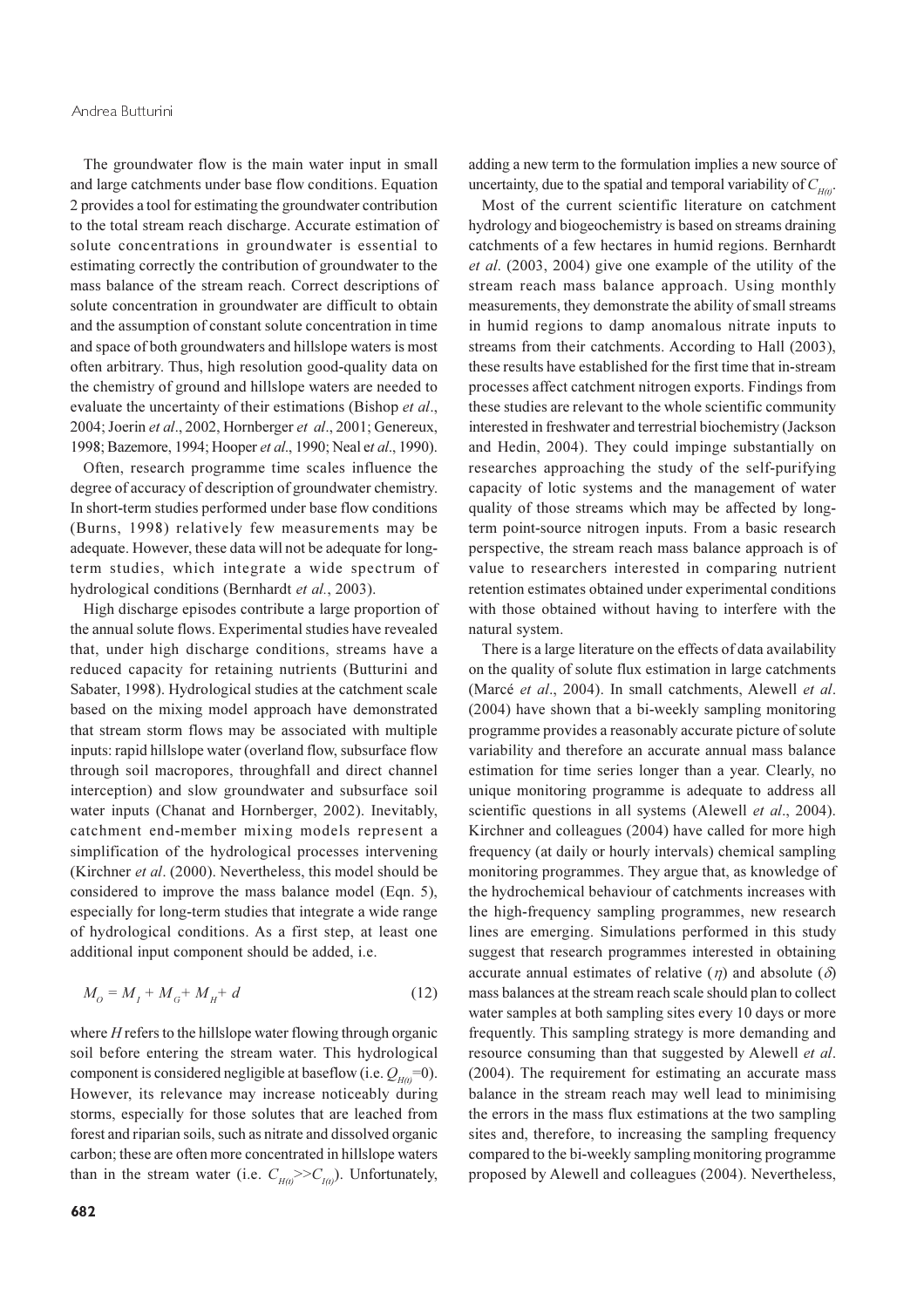an acceptably accurate relative mass balance estimation can be obtained even using monthly data, as long as data are collected concurrently at both sites with equal frequency.

# Conclusion

Accurate annual estimates of the stream reach mass balance can be obtained using time series of chemical data with sampling dates spaced every 10 days or less. However, when stream discharge needs to be estimated for an ungauged point, the uncertainty of the solute flux estimates and therefore of the entire mass balance needs to be reduced. Thus, it is strongly recommended to verify accurately the correlation between stream flows at different sampling points under the wider spectra of hydrological conditions: that a simple linear relationship always exists between discharge and catchment area should not be assumed. Indeed, a small departure from linearity can cause substantial changes in the mass balance estimates.

## Acknowledgements

Thank you to Richard Hooper for preliminary information, Colin Neal for stimulating and essential contributions, John Stuart Mill for helpful motivation and David Balayla for comments on the English typescript. This study was supported by funds provided by the Ministerio de Educación y Ciencia (CGL2004-04050/HID). The author, is member of the Limnology Group (CEAB (CSIC)-UB)

## **References**

- Alewell, C., Lischeid, G., Hell, U. and Manderscheid, B., 2004. High temporal resolution of ion fluxes in semi-natural ecosystems - gain of information or waste of resources? Biogeochemistry, 69,19-35.
- Bazemore, D.E., Eshleman, K.N. and Hollenbeck, K.J., 1994. The role of soil water in stormflow generation in a forested headwater catchment: synthesis of natural tracer and hydrometric evidence, J. Hydrol., 162, 47-75.
- Bernhardt, E.S., Likens, G.E., Buso, D.C. and Driscoll, C.T., 2003. In-stream uptake dampens effects of major forest disturbance on watershed nitrogen export. Proc. Natl. Acad. Sci. USA, 100, 10304-10308.
- Bernhardt, E.S., Likens, G.E., Buso, D.C. and Driscoll, C.T., 2004. Correction for Bernhardt et al., PNAS 100 (18): 10304-10308. Proc. Natl. Acad. Sci. USA, 101, 6327.
- Butturini, A. and F. Sabater, 1998. Ammonium and phosphate retention in a Mediterranean stream: hydrological versus temperature control. Can. J. Fisheries Aquat. Sci., 55, 1938-1945.
- Bishop, K., Seibert, J., Kohler, S. and Laundo, H., 2004. Resolving the double paradox of rapidly mobilized old water with highly variable responses in runoff chemistry. *Hydrol. Process.*, 18,  $185 - 189.$
- Burns D.A. 1998. Retention of NO<sup>3</sup> in an upland stream environment: A mass balance approach. *Biogeochemistry*, 40,  $73 - 96$
- Butturini, A., Bernal, S. and Sabater, F., 2005. Modelling storm events to investigate the influence of the stream-catchment interface zone on stream biogeochemistry. Water Resour. Res., in press.
- Chanat, J.G. and Hornberger, G.M., 2003. Modeling catchmentscale mixing in the near-stream zone: implications for chemical and isotopic hydrograph separation. Geophy. Res. Lett., 30, 1091 doi:10.1029/2002GL016265.
- Genereux, D., 1998. Quantifying uncertainty in tracer-based hydrograph separations. Water Resour. Res., 34, 915-919.
- Hall, R.O., 2003. A stream's role in watershed nutrient export. Proc. Natl. Acad. Sci. USA, 100, 10137-10138.
- Hooper, R.P., 1986. The chemical response of an acid-sensitive headwater stream to snowmelt and store events: a field study and simulation model. PhD Thesis, Cornell University, NY, USA.
- Hooper, R.P., Christophersen, N. and Peters, N.E., 1990. Modelling stream water chemistry as a mixture of soil water end members: An application to the Panola Mountain catchment, Georgia, U.S.A. J. Hydrol., 116, 321-343.
- Hornberger, G.M., Scanlon, T.M. and Raffensperger, J.P., 2001. Modelling transport of dissolved silica in a forested headwater catchment: the effect of hydrological and chemical scales on hysteresis in the concentration-discharge relationship. Hydrol. Process., 15, 2029-2038.
- Houlton, B.Z., Driscoll, C.T., Fahey, T.J., Likens, G.E., Groffman, P.M., Bernhardt, E.S. and Buso, D.C., 2003. Nitrogen dynamics in ice storm-damaged forest ecosystems: implications for nitrogen limitation theory. Ecosystems, 6, 431-44.
- Jackson, R.B. and Hedin, L.O., 2004. Terrestrial and freshwater biogeochemistry. Ecology, 85, 2353-2354.
- Joerin, C., Beven K.J., Iorgulescu, I. and Musy, A., 2002. Uncertainty in hydrograph based on biogeochemical mixing model. J. Hydrol., 255, 90-106.
- Kirchner, J.W., Feng, X.H. and Neal, C., 2000. Fractal stream chemistry and its implications for contaminant transport in catchments. Nature 403, 524-527.
- Kirchner, J.W., Feng, X.H. and Neal, C., 2004. The fine structure of water-quality dynamics: the (high-frequency) wave of the future. Hydrol. Process., 18, 1353-1359.
- Knighton D., 1998. Fluvial forms and processes: a new perspective. Arnold, London, UK.
- Lawrence, G.B. and Driscoll, C.T., 1990. Longitudinal patterns of concentration-discharge relationships in stream water draining the hubbard brook experimental forest, New Hampshire. J. Hydrol., 116, 147-165.
- Leopold, L.B., Wolman, M.G. and Miller, G.P., 1964. Fluvial processes in geomorphology. Freeman, San Francisco, USA.
- Lowe, W.H. and Likens, G.E., 2005. Moving headwater streams to the head of the class. Bioscience, 55,196-197.
- Marcé, R., Comerma, M. García, L.C. and Armengol, J., 2004. A neuro-fuzzy modeling tool to estimate fluvial nutrient loads in watersheds under time-varying human impact. Limnol. Oceanogr.: Methods, 2, 342-355.
- Maritan, A., Rinaldo, A., Rigon, R., Giacometti, A. and Rodríguez-Iturbe, I., 1996. Scaling laws for river networks. Physical review  $E., 53, 1510 - 1515.$
- McGlynn, B.L. and McDonnell, J.J., 2003. The role of discrete landscape units in controlling catchment dissolved organic carbon dynamics. Wat. Resour. Res., 39, 1090, doi:10.1029/ 2002WR001525.